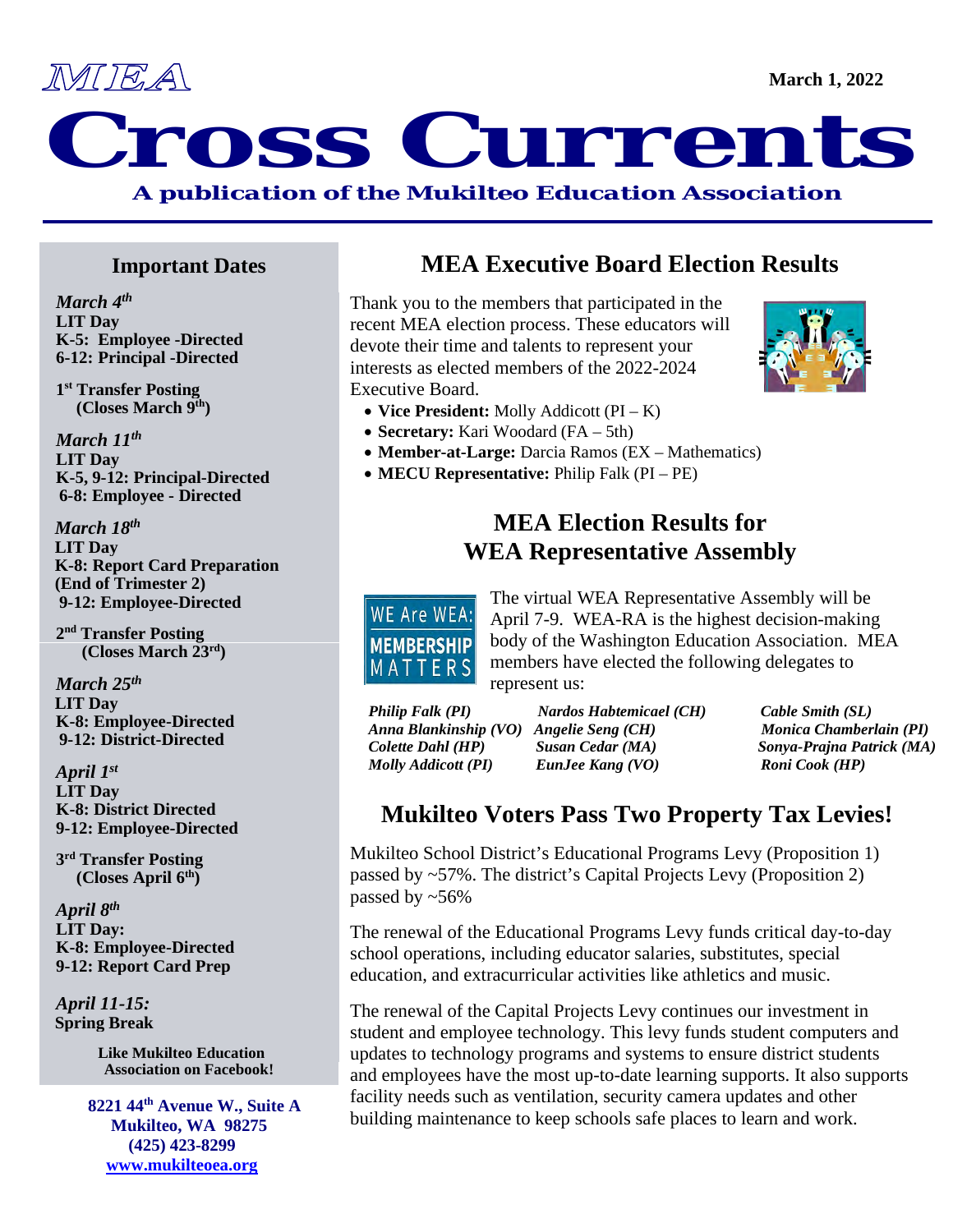# **Know your CBA: Assignment, Vacancies and Transfer**

The 2019 -2022 Collective Bargaining Agreement outlines member rights in terms of Assignment, Vacancies and Transfer Section (Article IV, Sections 11–12, pp. 26-31.) The process for voluntary transfers begins in March and will continue through the summer. A list of known vacancies will be posted on the District's website according to the following schedule:

- (1) *March 4* (closing on March 9)
- (2) *March 18* (closing on March 23)
- (3) *April 1* (closing on April 6)
- (4) *April 22* (closing on April 27)
- (5) *May 6* (closing on May 11)
- (6) *May 20* (closing on May 25)
- (7) *June 3* (closing on June 8)



#### **Summer Vacancies:**

Vacancies occurring after the last day of school and prior to July 15 will be posted for transfer. The following procedure, in addition to the other procedures outlined herein, shall be observed:

- a. Employees with specific interests in possible vacancies must notify the Human Resources Office of their interest in writing during the last regular week of school or **no later than June 30**. The notice shall include a summer address and telephone number as well as an alternative phone number where the employee can be contacted.
- b. When a vacancy occurs during this period and an employee has expressed a transfer interest in a position similar to the vacancy, the Human Resources Office shall make all diligent efforts to notify the employee.
- c. The employee shall indicate to the Human Resources Office whether they are interested in the specific vacancy when notified. All interested employees will be considered for the position pursuant to the criteria outlined in this section.

Vacancies occurring on or after July 15 will not be posted for transfer. However, employees who have expressed an interest in specific vacancies as noted in a. above will be eligible for transfer. Procedures b. and c. above shall apply.

#### *Transfer language applicable to ESAs:*  **ESAs (SLPs, OTs, PTs, Nurses, and Psychologists):**

- Prior to hiring any additional ESAs, the District will offer its part-time staff the additional FTE based on seniority unless the specific assignment of the additional FTE results in inefficient use of service time.
- By April 1, employees shall be provided the opportunity to advise the Director of Special Education or designee of employee preferences for assignments.
- The Director of Special Education or designee shall consider employee preferences when an opening exists, and shall notify, in writing, each teacher whose request(s) for a new assignment was not granted and the reason(s) for not granting the request(s).
- $\blacksquare$  One (1) day of released time or additional compensation paid at per diem will be given to the teacher who is making an involuntary reassignment which requires moving their office to a new worksite. The District will provide transportation of an employee's materials for a voluntary or involuntary move to another worksite.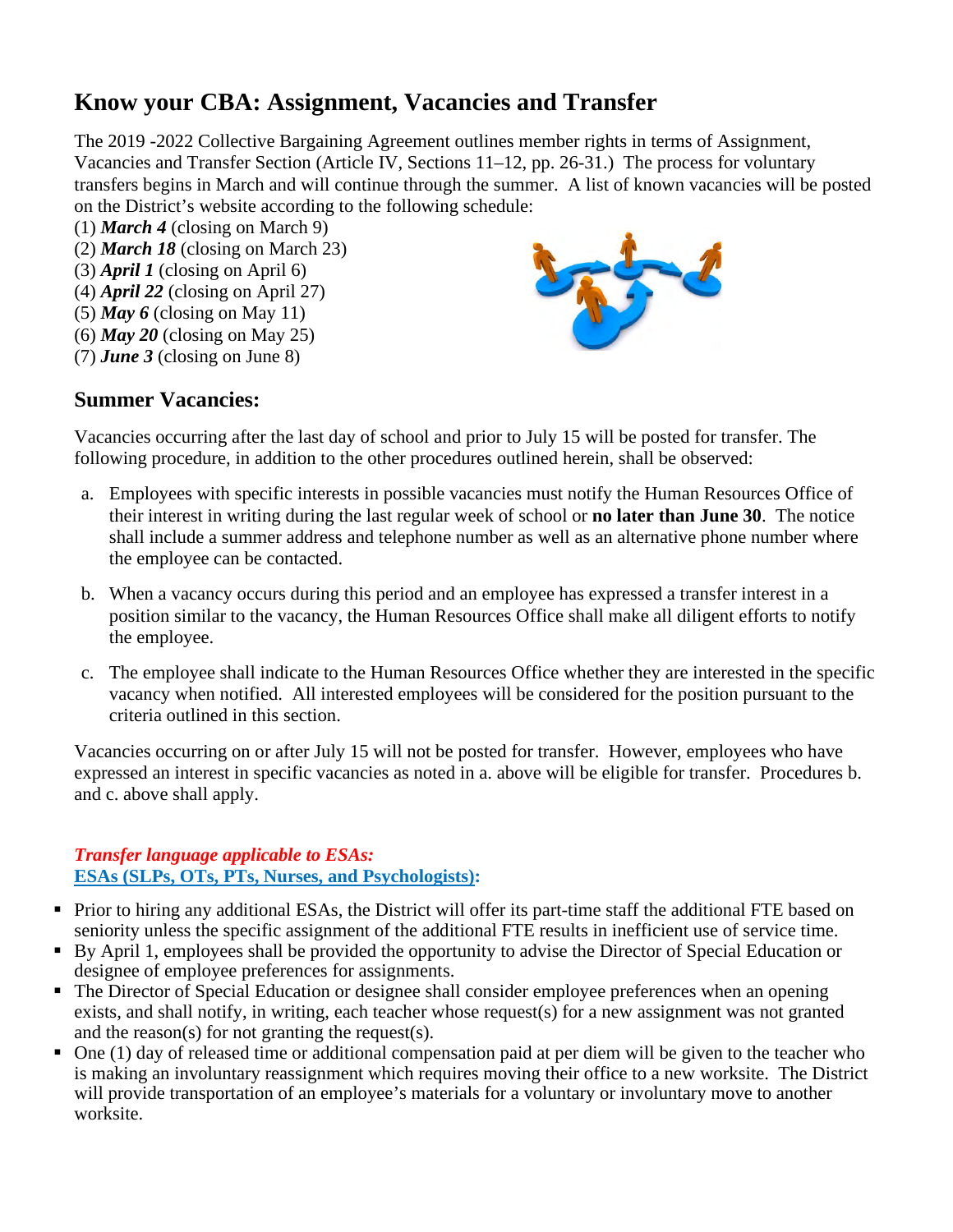# **Union Benefit: Helping Your Students in Need**



Do you know students whose families can't afford to buy a warm coat, a new pair of boots or basic school supplies? [The WEA Children's Fund](https://www.washingtonea.org/we-are-wea/childrensfund/) can help! The Children's Fund reimburses WEA members who buy items for underprivileged students. [Prior](http://pforms.washingtonea.org/Forms/cfund?_ga=2.144519664.47941400.1545428789-1171129187.1481241563)  [approval is required](http://pforms.washingtonea.org/Forms/cfund?_ga=2.144519664.47941400.1545428789-1171129187.1481241563) for reimbursement. Approved requests will be reimbursed provided receipts are submitted within 30 days of your approval and [adhere to the guidelines.](https://www.washingtonea.org/file_viewer.php?id=14911) The goal of the WEA Children's Fund is to help meet the modest and immediate needs of students encountered by WEA members in their daily workplaces. The intent is to ensure that the physical, social and emotional needs of students do not stand in the way

of success within the school setting.

MEA also encourages members to support the WEA Children's Fund. For example, if you are shopping at Amazon.com or Fred Meyer, some of your dollars can be sent to the Children's Fund at no extra charge to you. For Amazon purchases, [please use Amazon Smile and select WEA Children's Fund](https://smile.amazon.com/ap/signin?_encoding=UTF8&openid.assoc_handle=amzn_smile&openid.claimed_id=http%3A%2F%2Fspecs.openid.net%2Fauth%2F2.0%2Fidentifier_select&openid.identity=http%3A%2F%2Fspecs.openid.net%2Fauth%2F2.0%2Fidentifier_select&openid.mode=checkid_setup&openid.ns=http%3A%2F%2Fspecs.openid.net%2Fauth%2F2.0&openid.ns.pape=http%3A%2F%2Fspecs.openid.net%2Fextensions%2Fpape%2F1.0&openid.pape.max_auth_age=0&openid.return_to=https%3A%2F%2Fsmile.amazon.com%2Fgp%2Fcharity%2Fhomepage.html%3Fie%3DUTF8%26%252AVersion%252A%3D1%26%252Aentries%252A%3D0%26newts%3D1%26ref_%3Dsmi_chpf_redirect) as your charity; the AmazonSmile Foundation will donate 0.5% of the purchase price from your eligible AmazonSmile purchases. [At Fred Meyer, use Community Rewards](https://www.fredmeyer.com/topic/community-rewards-4) to select WEA Children's Fund as your organization to support. Fred Meyer will make a donation to the Children's Fund based on the total purchase amount from supporters.

# **2022 WEA-Retired Scholarships**

WEA-Retired is offering [up to ten \\$1,000 nonrenewable scholarships](https://www.washingtonea.org/file_viewer.php?id=17876) to aid WEA members in enhancing skills in specific education areas and/or attaining or maintaining a teaching certificate. The scholarships cannot be used to pay for incurred debt for past classes or reimbursement for pre-paid classes. To apply, you must be a WEA member. Applications must include two items: a [coversheet](https://www.washingtonea.org/file_viewer.php?id=49765) and a [letter of application.](https://www.washingtonea.org/file_viewer.php?id=49771) The [completed coversheet](https://www.washingtonea.org/file_viewer.php?id=49765) and [application letter](https://www.washingtonea.org/file_viewer.php?id=49771) must be received by **March 10, 2022**.



#### **Member Benefit: Pilchuck Pre-Retirement Seminar**

Pilchuck will be offering three pre-retirement seminars (Taking Charge of Your Future) this spring: March 2 and 5, April 20 and 23, and May 12 and 14. Please download, print, complete and mail the registration [form,](https://nam11.safelinks.protection.outlook.com/?url=http%3A%2F%2Fsalsa.wiredforchange.com%2Fdia%2Ftrack.jsp%3Fv%3D2%26c%3DEDAmuAioAEGYQlwEOny3VXkqBkRl8gxO&data=04%7C01%7Ctkartchner%40washingtonea.org%7C3b7836d73a894c3d7aa408d9ece92018%7Cc51bd6ee3b224c0ba0fdfc3c3d347ca7%7C0%7C0%7C637801308296603174%7CUnknown%7CTWFpbGZsb3d8eyJWIjoiMC4wLjAwMDAiLCJQIjoiV2luMzIiLCJBTiI6Ik1haWwiLCJXVCI6Mn0%3D%7C3000&sdata=4BcH0ZBZTGZli6pT4XvfsfQ1NTQGyNUOa7NBA1jPZe0%3D&reserved=0) if you'd like to attend.

Our seminars are open to Pilchuck NEA/WEA/Local EA members only, and are held Wednesday or Thursday evenings (5:30-8:30 p.m.) and all-day Saturday (9:30 a.m.-4 p.m. with a lunch break) via zoom.

Some of the subjects covered include Retirement Plans I, II and III; Social Security/Medicare; estate planning; health/medical insurance; PERS and TRS; and transitions (working to retirement).

Each seminar is limited to 25 people. These seminars fill quickly, so please be sure to [register early](https://nam11.safelinks.protection.outlook.com/?url=http%3A%2F%2Fsalsa.wiredforchange.com%2Fdia%2Ftrack.jsp%3Fv%3D2%26c%3DHAFKFKmU%252F8nHD1XOHiSdMNET7pbc0jqx&data=04%7C01%7Ctkartchner%40washingtonea.org%7C3b7836d73a894c3d7aa408d9ece92018%7Cc51bd6ee3b224c0ba0fdfc3c3d347ca7%7C0%7C0%7C637801308296759414%7CUnknown%7CTWFpbGZsb3d8eyJWIjoiMC4wLjAwMDAiLCJQIjoiV2luMzIiLCJBTiI6Ik1haWwiLCJXVCI6Mn0%3D%7C3000&sdata=hhVF3ZhFp%2FXwqr9Vs3aCHhSvzgI83IQBpOsDvDgU%2Fec%3D&reserved=0) and indicate your first and second choice for the session(s) you would like to attend. [Download registration](https://nam11.safelinks.protection.outlook.com/?url=http%3A%2F%2Fsalsa.wiredforchange.com%2Fdia%2Ftrack.jsp%3Fv%3D2%26c%3DIMM7tc8x2PsYG74RD4u8eXkqBkRl8gxO&data=04%7C01%7Ctkartchner%40washingtonea.org%7C3b7836d73a894c3d7aa408d9ece92018%7Cc51bd6ee3b224c0ba0fdfc3c3d347ca7%7C0%7C0%7C637801308296759414%7CUnknown%7CTWFpbGZsb3d8eyJWIjoiMC4wLjAwMDAiLCJQIjoiV2luMzIiLCJBTiI6Ik1haWwiLCJXVCI6Mn0%3D%7C3000&sdata=zwib04fSUZVtho3WZUsyLuWEYPsF61%2BU1MAd5BsHnmk%3D&reserved=0)  [form](https://nam11.safelinks.protection.outlook.com/?url=http%3A%2F%2Fsalsa.wiredforchange.com%2Fdia%2Ftrack.jsp%3Fv%3D2%26c%3DIMM7tc8x2PsYG74RD4u8eXkqBkRl8gxO&data=04%7C01%7Ctkartchner%40washingtonea.org%7C3b7836d73a894c3d7aa408d9ece92018%7Cc51bd6ee3b224c0ba0fdfc3c3d347ca7%7C0%7C0%7C637801308296759414%7CUnknown%7CTWFpbGZsb3d8eyJWIjoiMC4wLjAwMDAiLCJQIjoiV2luMzIiLCJBTiI6Ik1haWwiLCJXVCI6Mn0%3D%7C3000&sdata=zwib04fSUZVtho3WZUsyLuWEYPsF61%2BU1MAd5BsHnmk%3D&reserved=0) and get started. If you have any questions, please do not hesitate to contact **Shelly Lamb** at Pilchuck or call 425-258-3697.